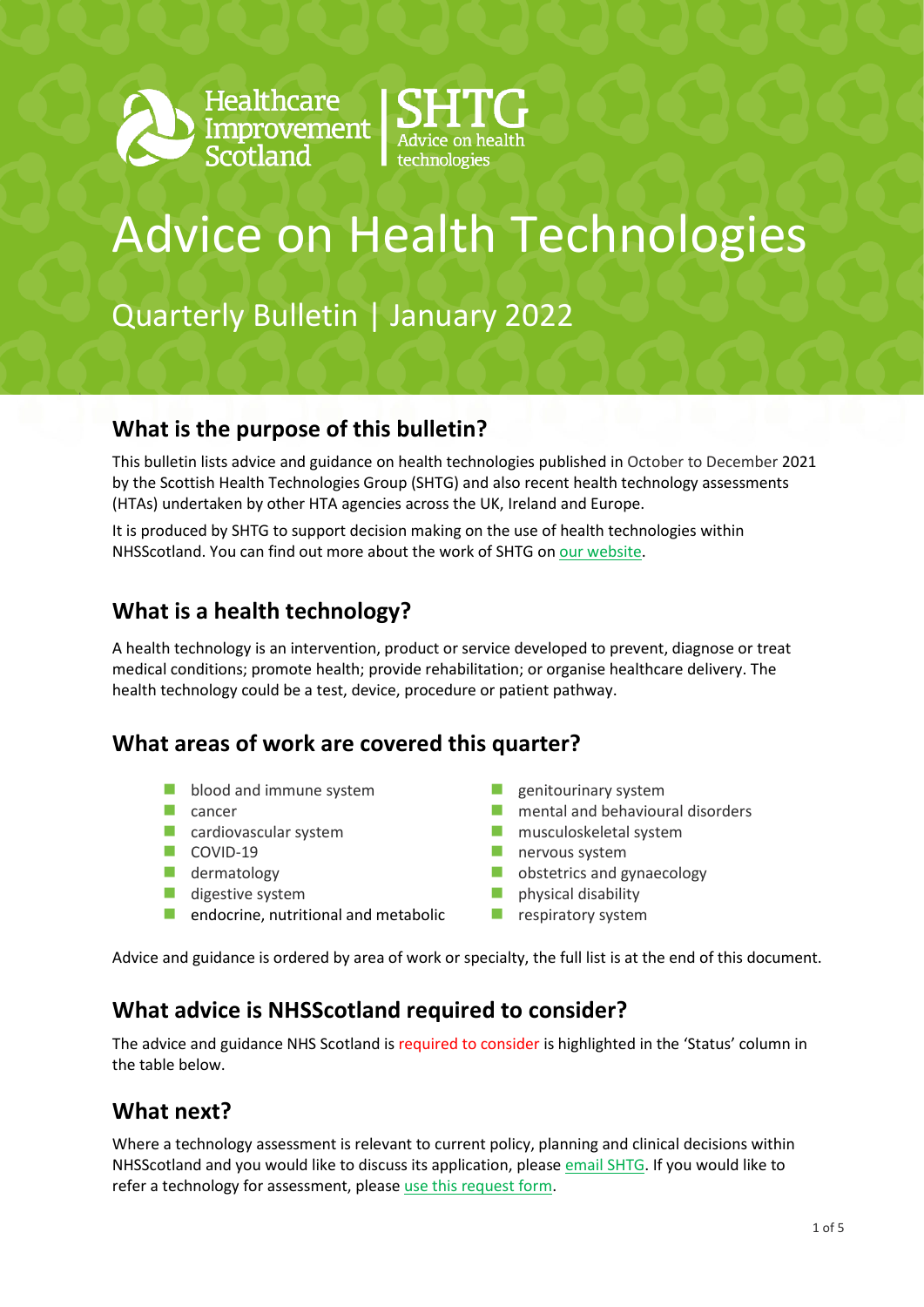<span id="page-1-0"></span>

| Area of Work /<br><b>Speciality</b> | <b>Technology Assessment</b>                                                                                                                              | Agency/<br><b>Product</b>                                                    |                  | Date Published Status in Scotland             |
|-------------------------------------|-----------------------------------------------------------------------------------------------------------------------------------------------------------|------------------------------------------------------------------------------|------------------|-----------------------------------------------|
| <b>Blood and immune</b><br>system   | MTG62: ClearGuard HD<br>antimicrobial barrier caps for<br>preventing haemodialysis catheter-<br>related bloodstream infections                            | <b>NICE Medical</b><br>Technologies<br>Guidance <sup>1</sup>                 | December<br>2021 | For information<br>only                       |
|                                     | <b>TER264: Electronic blood</b><br>management systems for blood<br>transfusions                                                                           | <b>HTW Topic</b><br>Exploration Report <sup>2</sup>                          | October 2021     | For information<br>only                       |
| Cancer                              | MTG61: Synergo for non-muscle-<br>invasive bladder cancer                                                                                                 | <b>NICE Medical</b><br>Technologies<br>Guidance <sup>1</sup>                 | November<br>2021 | For information<br>only                       |
|                                     | IPG713: Transanal total mesorectal<br>excision for rectal cancer                                                                                          | <b>NICE Interventional</b><br>Procedures<br>Guidance <sup>3</sup>            | December<br>2021 | <b>NHSScotland</b><br>required to<br>consider |
|                                     | MIB278: clonoSEQ for minimal<br>residual disease assessment in<br>multiple myeloma, acute<br>lymphoblastic leukaemia and<br>chronic lymphocytic leukaemia | NICE Medtech<br>Innovation Briefing <sup>4</sup>                             | November<br>2021 | For information<br>only                       |
|                                     | MIB280: Paige Prostate for prostate<br>cancer                                                                                                             | NICE Medtech<br>Innovation Briefing4                                         | November<br>2021 | For information<br>only                       |
|                                     | Dxcover <sup>™</sup> brain cancer liquid biopsy<br>test for early brain cancer detection<br>in primary care                                               | <b>SHTG Innovative</b><br><b>Medical Technology</b><br>Overview <sup>5</sup> | October 2021     | For information<br>only                       |

<span id="page-1-1"></span> <sup>1</sup> **National Institute for Health and Care Excellence (NICE) Medical technologies guidance:** evaluates new, innovative medical devices and diagnostics for NHS England.

<span id="page-1-2"></span><sup>2</sup> **Health Technology Wales (HTW) Topic Exploration Report**: designed to provide a high-level briefing on new topics submitted for consideration by HTW.

<span id="page-1-3"></span><sup>3</sup> **National Institute for Health and Care Excellence (NICE) Interventional procedures guidance:** covers procedures used for diagnosis or treatment, considers if they are safe and work well enough for wider use in NHS England, Scotland or Wales

<span id="page-1-4"></span><sup>4</sup> **National Institute for Health and Care Excellence (NICE) Medtech innovation briefing:** offers support for NHS England when considering using new medical devices and other medical or diagnostic technologies.

<span id="page-1-5"></span><sup>5</sup> **SHTG Innovative Medical Technology Overview:** High-level summary of the emerging evidence surrounding health and care innovation in Scotland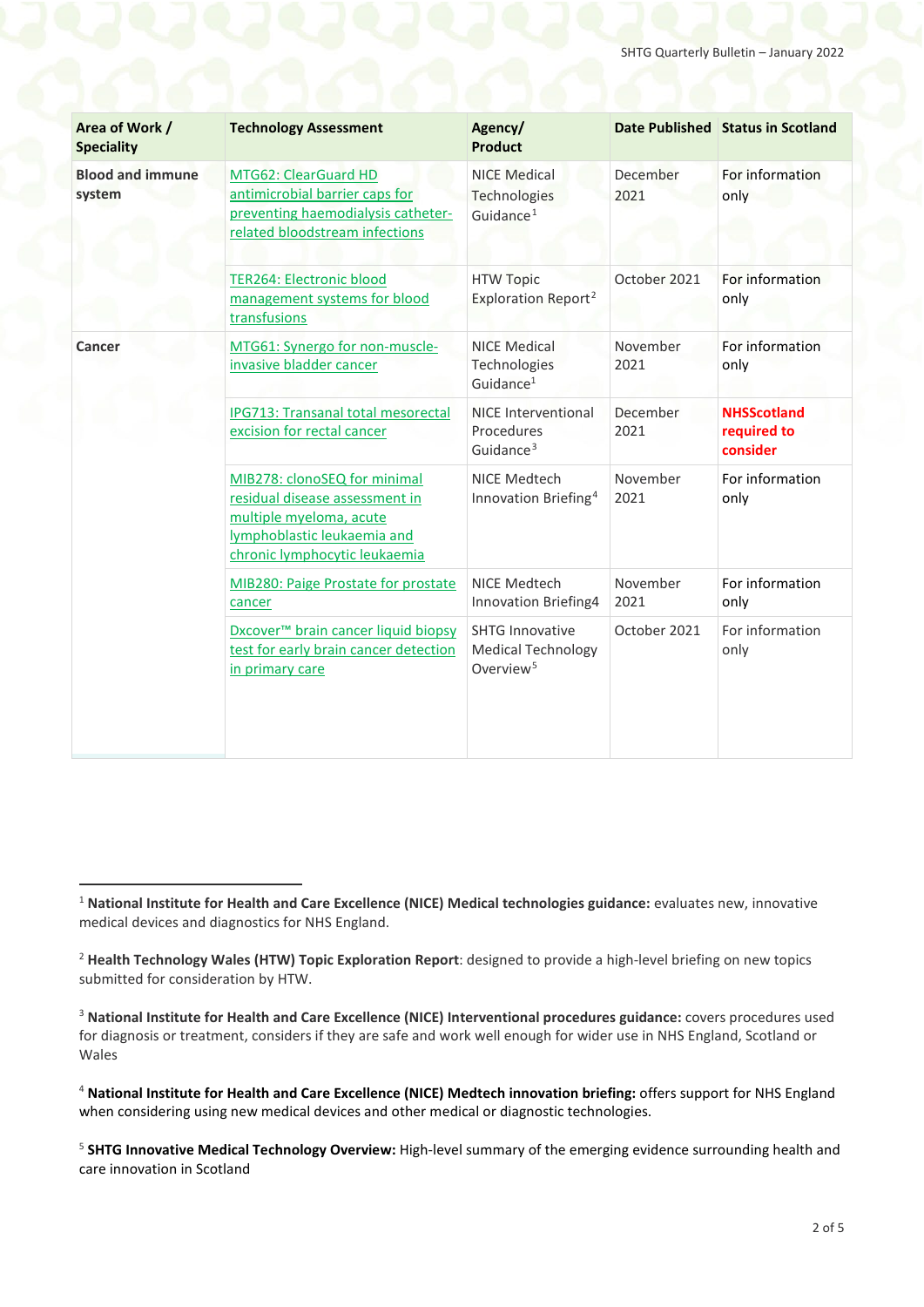| Area of Work /<br><b>Speciality</b> | <b>Technology Assessment</b>                                                                                                                                     | Agency/<br><b>Product</b>                                                    |                              | Date Published Status in Scotland             |
|-------------------------------------|------------------------------------------------------------------------------------------------------------------------------------------------------------------|------------------------------------------------------------------------------|------------------------------|-----------------------------------------------|
| Cardiovascular<br><b>System</b>     | GUI026: Natriuretic peptides to rule-<br>in and rule-out a diagnosis of acute<br>heart failure in adults in the<br>emergency department setting                  | HTW Guidance <sup>6</sup>                                                    | November<br>2021             | For information<br>only                       |
|                                     | TER278: Heart failure risk status tool<br>and telephone triage for remote<br>monitoring of worsening heart<br>failure                                            | <b>HTW Topic</b><br>Exploration Report <sup>2</sup>                          | October 2021                 | For information<br>only                       |
|                                     | TER272: Wiresafe device to prevent<br>guidewire retention during central<br>venous catheter placement                                                            | <b>HTW Topic</b><br>Exploration Report <sup>2</sup>                          | October 2021                 | For information<br>only                       |
|                                     | <b>TER218: Genetic risk prediction tools</b><br>for prediction of onset of<br>cardiovascular disease and<br>prediction of recurrence of<br>cardiovascular events | <b>HTW Topic</b><br>Exploration Report <sup>2</sup>                          | October 2021                 | For information<br>only                       |
|                                     | IPG711: Percutaneous implantation<br>of pulmonary artery pressure<br>sensors for monitoring treatment of<br>chronic heart failure                                | NICE Interventional<br>Procedures<br>Guidance <sup>3</sup>                   | November<br>2021             | <b>NHSScotland</b><br>required to<br>consider |
|                                     | <b>IPG712: Coronary sinus narrowing</b><br>device implantation for refractory<br>angina                                                                          | <b>NICE Interventional</b><br>Procedures<br>Guidance <sup>3</sup>            | November<br>2021             | <b>NHSScotland</b><br>required to<br>consider |
|                                     | The SARUS (safer - airway -<br>resuscitation) - CPR hood™ to<br>protect first responders from<br>biohazards                                                      | <b>SHTG Innovative</b><br><b>Medical Technology</b><br>Overview <sup>5</sup> | October 2021                 | For information<br>only                       |
| COVID-19                            | Respirator mask use by persons who<br>are at higher risk from COVID-19                                                                                           | HIQA advice <sup>7</sup>                                                     | December<br>2021             | For information<br>only                       |
|                                     | Summaries of evidence and<br>international public health guidance<br>in relation to the SARS-CoV-2<br>Omicron variant (B.1.1.529)                                | HIQA advice <sup>7</sup>                                                     | December<br>2021             | For information<br>only                       |
|                                     | Database of public health guidance<br>on COVID-19                                                                                                                | HIQA advice <sup>7</sup>                                                     | December<br>2021             | For information<br>only                       |
|                                     | Duration of protective immunity<br>following COVID-19 vaccination                                                                                                | HIQA advice <sup>7</sup>                                                     | December<br>2021             | For information<br>only                       |
|                                     | Duration of protective immunity<br>(protection from reinfection)<br>following SARS-CoV-2 infection                                                               | HIQA advice <sup>7</sup>                                                     | Updated:<br>November<br>2021 | For information<br>only                       |

<span id="page-2-0"></span> <sup>6</sup> **Health Technology Wales (HTW) Guidance:** summarises clinical- and cost-effectiveness evidence and implications for the health technology in Wales. NHS Wales should adopt or justify why it has not been followed

<span id="page-2-1"></span><sup>7</sup> **Health Information and Quality Authority (HIQA) Advice**: summarises clinical and cost-effectiveness evidence and implications for the health technology in Ireland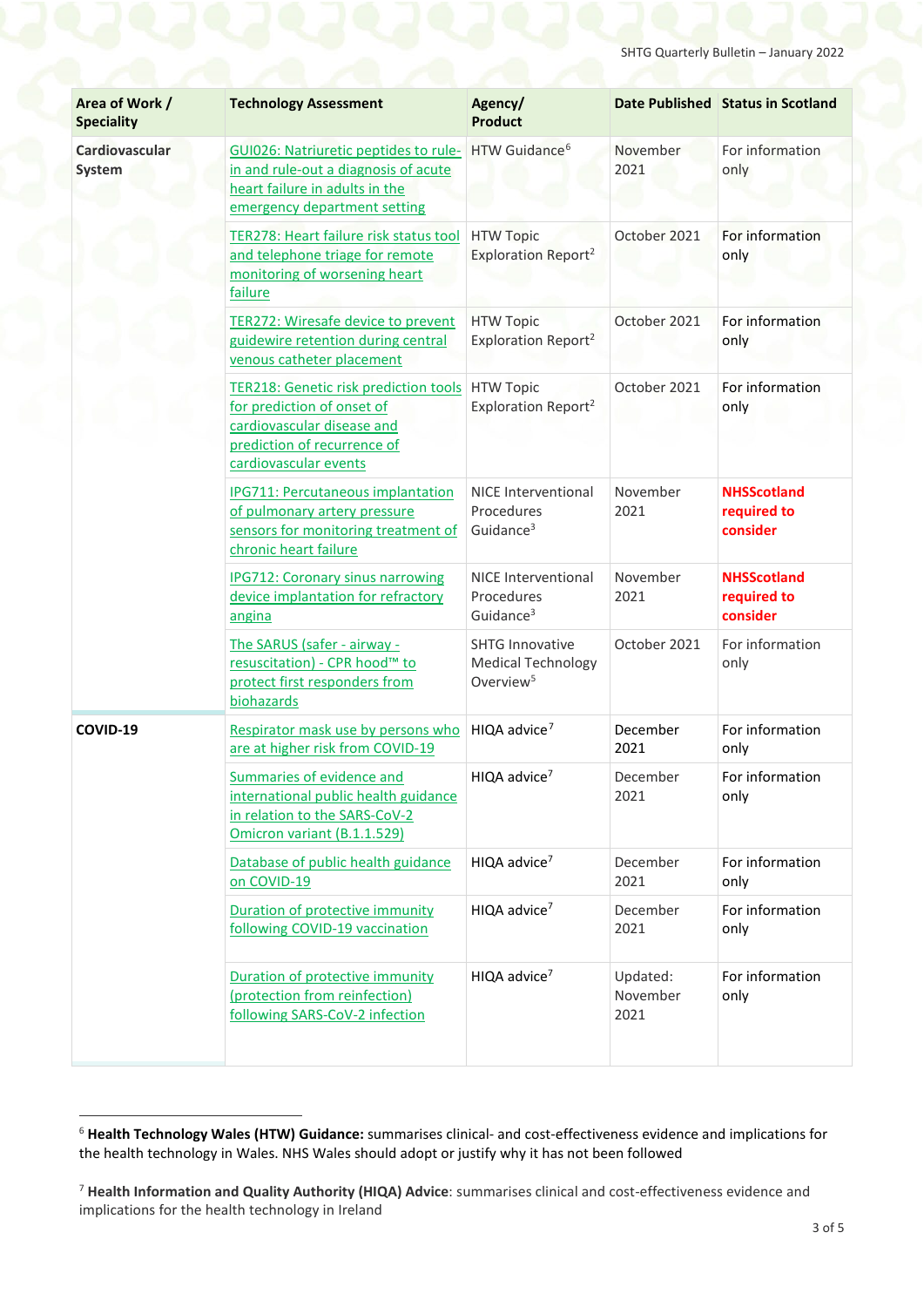| Area of Work /<br><b>Speciality</b>            | <b>Technology Assessment</b>                                                                                                         | Agency/<br><b>Product</b>                                                    |                  | Date Published Status in Scotland             |
|------------------------------------------------|--------------------------------------------------------------------------------------------------------------------------------------|------------------------------------------------------------------------------|------------------|-----------------------------------------------|
| <b>Dermatology</b>                             | <b>TER277: Education mobile</b><br>applications - pressure ulcers                                                                    | <b>HTW Topic</b><br>Exploration Report <sup>2</sup>                          | October 2021     | For information<br>only                       |
|                                                | The Scottish asynchronous digital<br>dermatology appointment service<br>(DDAS)                                                       | <b>SHTG Innovative</b><br><b>Medical Technology</b><br>Overview <sup>5</sup> | October 2021     | For information<br>only                       |
| <b>Digestive system</b>                        | MTG63: Endo-SPONGE for treating<br>low rectal anastomotic leak                                                                       | <b>NICE Medical</b><br>Technologies<br>Guidance <sup>1</sup>                 | December<br>2021 | For information<br>only                       |
|                                                | DG44: SeHCAT (tauroselcholic [75<br>selenium] acid) for diagnosing bile<br>acid diarrhoea                                            | <b>NICE Diagnostics</b><br>Guidance <sup>8</sup>                             | November<br>2021 | For information<br>only                       |
|                                                | <b>Elective surgery using mesh to repair</b><br>primary or incisional hernias in<br>adults                                           | <b>SHTG</b><br>Recommendation <sup>9</sup>                                   | December<br>2021 | <b>NHSScotland</b><br>required to<br>consider |
| <b>Endocrine, nutritional</b><br>and metabolic | IPG710: Percutaneous endovascular<br>forearm arteriovenous fistula<br>creation for haemodialysis access                              | <b>NICE Interventional</b><br>Procedures<br>Guidance <sup>3</sup>            | October 2021     | <b>NHSScotland</b><br>required to<br>consider |
| <b>Genitourinary system</b>                    | IPG709: Laparoscopic renal<br>denervation for loin pain haematuria<br>syndrome                                                       | <b>NICE Interventional</b><br>Procedures<br>Guidance <sup>3</sup>            | October 2021     | <b>NHSScotland</b><br>required to<br>consider |
|                                                | MTG60: DyeVert Systems for<br>reducing the risk of acute kidney<br>injury in coronary and peripheral<br>angiography                  | <b>NICE Medical</b><br>Technologies<br>Guidance <sup>1</sup>                 | October 2021     | For information<br>only                       |
| <b>Mental and</b><br>behavioural disorders     | <b>GUI031: Strategies for Relatives</b><br>(START) intervention to improve the<br>mental health of carers of people<br>with dementia | HTW Guidance <sup>6</sup>                                                    | November<br>2021 | For information<br>only                       |
|                                                | TER302: At-home use of tablet<br>computers to assist diagnosis and<br>management of dementia                                         | <b>HTW Topic</b><br>Exploration Report <sup>2</sup>                          | October 2021     | For information<br>only                       |
| <b>Musculoskeletal</b><br>system               | <b>IPG708: Genicular artery</b><br>embolisation for pain from knee<br>osteoarthritis                                                 | NICE Interventional<br>Procedures<br>Guidance <sup>3</sup>                   | October 2021     | <b>NHSScotland</b><br>required to<br>consider |

<span id="page-3-0"></span> <sup>8</sup> National **Institute for Health and Care Excellence (NICE) diagnostics guidance**: evaluates new, innovative diagnostic technologies. It includes all types of measurements and tests that are used to evaluate a patient's condition.

<span id="page-3-1"></span><sup>9</sup> **SHTG Recommendation:** developed by a national committee in consultation with stakeholders. Clinical effectiveness, safety, cost effectiveness, patient and public views, professional expert views, and social and organisational implications are considered. NHS Scotland are required to consider the recommendation.